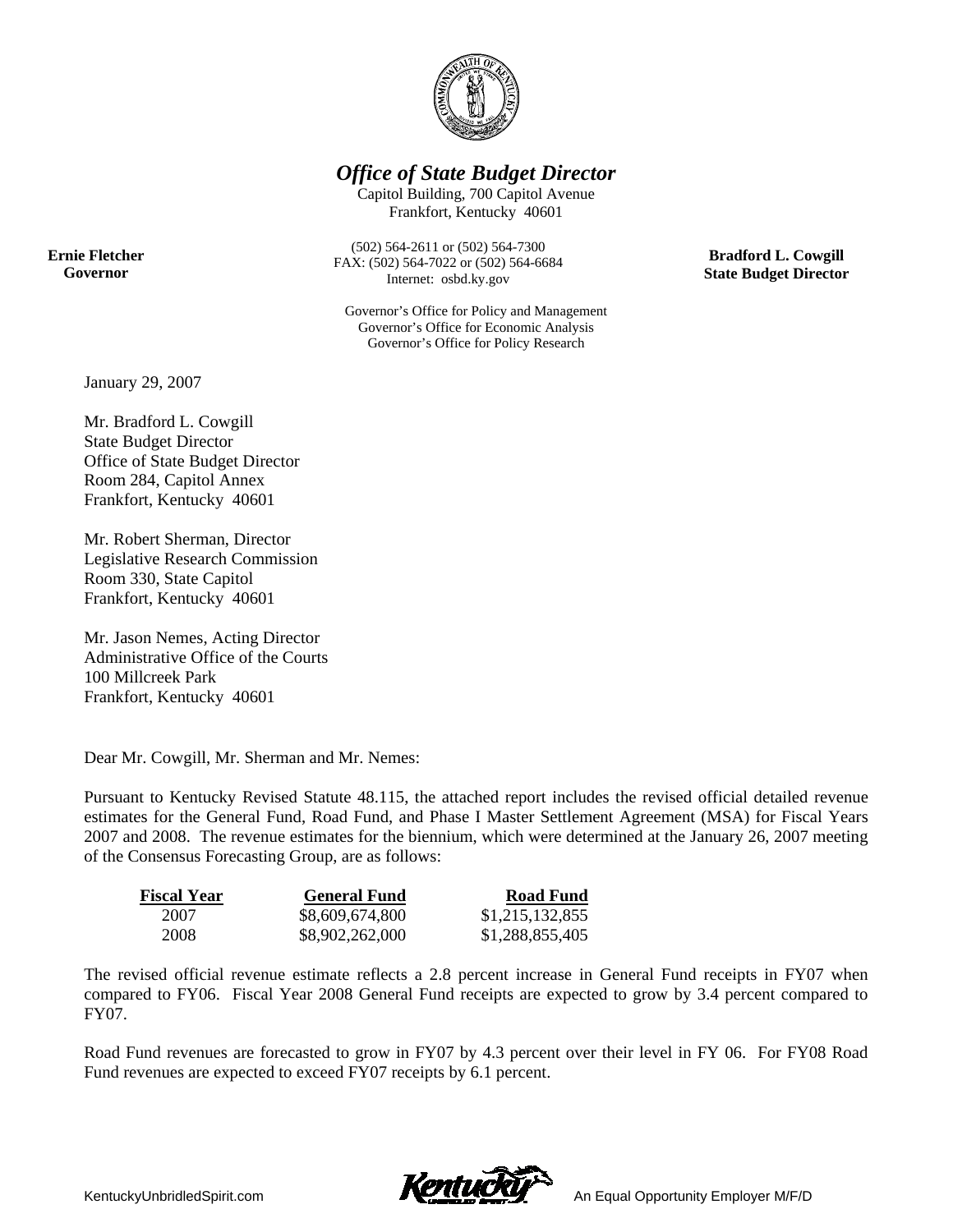Mr. Cowgill, Mr. Sherman & Mr. Nemes January 29, 2007 Page 2

Compared to the December 20, 2005 consensus estimate, which was revised by actions of the 2006 General Session and 2006 Extraordinary Session of the Kentucky General Assembly, the FY07 January 2007 official estimate for the General Fund has been increased by \$231.9 million, followed by an increase of \$169.3 million in FY08. For purposes of comparison, neither the most recent estimate nor the December 2005 estimate includes funds added by the legislature for the voluntary payment into the General Fund by non-participating manufacturers who have been depositing funds into an escrow account under the MSA.

The January revised official Road Fund estimate, when compared to the December 2005 estimate, has been reduced by \$23.6 million for FY07. For FY08, the Road Fund estimate has been revised upward by \$26.9 million.

In addition to providing estimates for the General Fund and the Road Fund, the Consensus Forecasting Group has provided estimates pertaining to revenues the Commonwealth may realize from Phase I of the Master Settlement Agreement. The estimates below represent the MSA revenue estimates and are not included in either the General Fund or the Road Fund totals. Compared to the December 2005 estimate, these estimates are \$2.1 million higher for FY07 and \$9.1 million higher for FY08.

| <b>Fiscal Year</b> | <b>Total MSA Revenue</b> |
|--------------------|--------------------------|
| 2007               | \$90,900,000             |
| 2008               | \$103,100,000            |

In summary, the General Fund, Road Fund, and MSA estimates were prepared by the Consensus Forecasting Group and represent an agreement as to the most likely outcome for revenues in the current fiscal year and upcoming fiscal year, given the available information on January 26, 2007.

The Consensus Forecasting Group consists of Dr. Larry Lynch (chairman), Ms. Maria G. Hampton, Dr. Bruce Johnson, Dr. James McCabe, Dr. Frank O'Connor, Dr. David Wildasin, and Dr. Ginny Wilson. Support was provided by the Governor's Office for Economic Analysis and the Legislative Research Commission.

Detailed estimates for each account and summary tables for the General Fund and Road Fund are attached.

Sincerely,

Robert W. Cox Deputy Executive Director Governor's Office for Economic Analysis

Attachment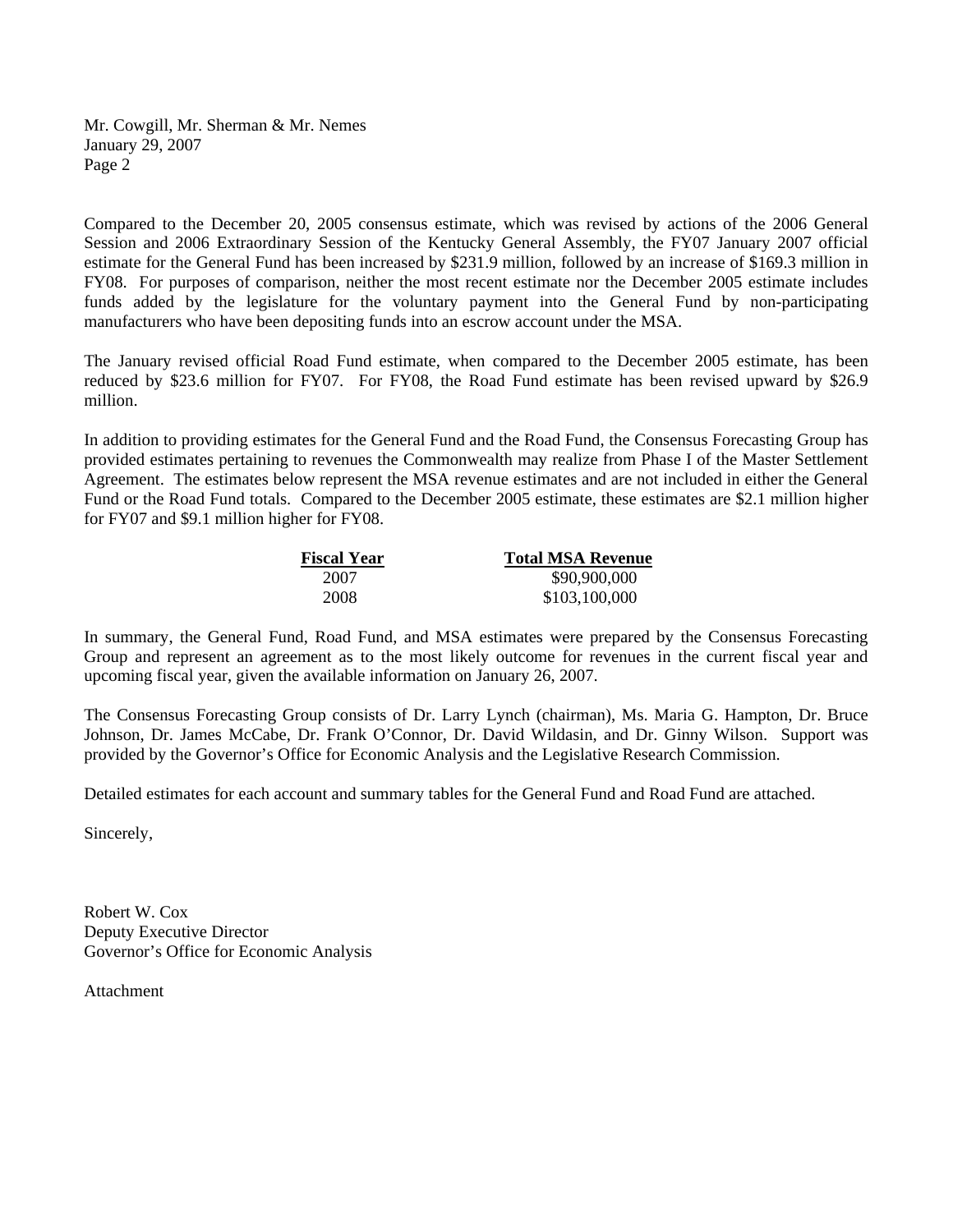### 1/31/2007 **General Fund Detailed Revenue Estimate** Consensus Forecasting Group

| <b>Source</b>                                              | Actual<br>2004-05       | Actual<br>2005-06       | Estimate<br>2006-07     | <b>Estimate</b><br>2007-08 |
|------------------------------------------------------------|-------------------------|-------------------------|-------------------------|----------------------------|
| <b>Selected Sales and Gross Receipts Taxes</b>             |                         |                         |                         |                            |
| Sales & Use                                                | \$2,594,966,373         | \$2,749,765,011         | \$2,832,600,000         | \$2,958,500,000            |
| Cigarette Excise Tax                                       | 15,684,892              | 13,203,042              | 14,800,000              | 15,100,000                 |
| <b>Cigarette Surtax</b>                                    | 9,281,988               | 152,574,539             | 154,400,000             | 157,000,000                |
| Cigarette Floor Stock Tax                                  | 8,701,966               | 12,089,404              | 0                       | 0                          |
| <b>Distilled Spirits Case Sales</b>                        | 92,178                  | 94,806                  | 100,000                 | 100,000                    |
| Insurance Tax Foreign Companies                            | 35,280,814              | 34,491,782              | 35,000,000              | 35,000,000                 |
| Insurance Tax Companies Other Than Life                    | 84,051,975              | 84,169,275              | 85,000,000              | 85,000,000                 |
| Insurance Tax Fire Prevention Fund                         | 4,077,303               | 4,162,999               | 4,400,000               | 4,600,000                  |
| Pari-Mutuel                                                | 4,710,111               | 5,626,849               | 6,100,000               | 6,600,000                  |
| Race Track Admission                                       | 195,068                 | 230,285                 | 200,000                 | 200,000                    |
| <b>Beer Consumption</b>                                    | 6,387,318               | 6,393,753               | 6,500,000               | 6,600,000                  |
| <b>Distilled Spirits Consumption</b>                       | 9,190,089               | 9,900,035               | 10,600,000              | 11,000,000                 |
| <b>Wine Consumption</b>                                    | 2,279,162               | 1,945,945               | 1,900,000               | 2,000,000                  |
| <b>Beer Wholesale</b>                                      | 37,815,717              | 45,206,839              | 48,000,000              | 48,600,000                 |
| <b>Distilled Spirits Wholesale</b>                         | 18,150,313              | 23,524,032              | 23,900,000              | 24,800,000                 |
| Wine Wholesale                                             | 7,835,853               | 10,510,955              | 10,500,000              | 10,756,000                 |
| Other Tobacco Products and Snuff                           | 0                       | 6,291,913               | 8,500,000               | 8,500,000                  |
| <b>Telecommunications Taxes</b>                            | $\mathbf 0$             | 14,553,379              | 49,800,000              | 49,800,000                 |
| TOTAL SEL. SALES AND GROSS RECEIPTS TAXES                  | \$2,838,701,120         | \$3,174,734,842         | \$3,292,300,000         | \$3,424,156,000            |
| <b>License and Privilege Taxes</b>                         |                         |                         |                         |                            |
| Coal Severance Tax                                         | \$184,436,935           | \$224,490,111           | \$225,500,000           | \$229,200,000              |
| Mineral Severance Tax                                      | 13,494,541              | 14,502,342              | 16,000,000              | 15,000,000                 |
| Natural Gas Severance Tax                                  | 25,307,125              | 36,199,516              | 29,000,000              | 28,000,000                 |
| Oil Production                                             | 4,710,832               | 6,386,501               | 6,200,000               | 6,200,000                  |
| Corporate License                                          | 134,149,794             | 43,516,942              | 6,600,000               |                            |
| Cigarette License                                          | 99,872                  | 97,078                  | 100,000                 | 100,000                    |
| Amusement Machine License                                  | 0                       | (30, 027)               | 0                       |                            |
| Race Track License                                         | 324,642                 | 289,258                 | 400,000                 | 400,000                    |
| Marijuana and Controlled Substance Tax                     | 79,414                  | 99,422                  | $\Omega$                |                            |
| <b>Bank Franchise Tax</b>                                  | 63,837,587              | 59,603,147              | 61,000,000              | 65,000,000                 |
| Corporation Organization                                   | 613,048                 | 221,281                 | 200,000                 | 200,000                    |
| Cir. Ct. Clk. - Driver License Receipts                    | 522,904                 | 600,903                 | 500,000                 | 500,000                    |
| Sand and Gravel License                                    | 9,475                   | 7,650                   | 0                       |                            |
| Alcoholic Beverage License Suspension                      | 237,101                 | 280,450                 | 200,000                 | 200,000                    |
| <b>TOTAL LICENSE AND PRIVILEGE TAXES</b>                   | \$427,823,270           | \$386,264,573           | \$345,700,000           | \$344,800,000              |
| <b>Income Taxes</b>                                        |                         |                         |                         |                            |
| Corporation Income Tax                                     | \$478,504,505           | \$1,001,618,543         | \$975,700,000           | \$786,700,000              |
| Individual Income Tax                                      | 3,036,230,706           | 2,918,610,982           | 3,121,800,000           | 3,428,700,000              |
| <b>TOTAL INCOME TAXES</b>                                  | \$3,514,735,211         | \$3,920,229,525         | \$4,097,500,000         | \$4,215,400,000            |
| <b>Property Taxes</b>                                      |                         |                         |                         |                            |
| General - Real                                             | \$202,182,555           |                         | \$227,900,000           | \$242,100,000              |
|                                                            |                         | \$215,351,439           |                         |                            |
| General - Tangible Personal                                | 61,518,515              | 61,373,132              | 80,800,000              | 84,300,000                 |
| General - Intangible Personal                              | 26,912,813              | 30,955,124              | 0                       | 0<br>110,200,000           |
| General - Motor Vehicle                                    | 94,214,906              | 100,051,008             | 105,000,000             |                            |
| <b>Bank Deposits</b>                                       | 474,098<br>388,612      | 505,351                 | 475,000                 | 500,000                    |
| Distilled Spirits Ad Valorem<br><b>Marginal Accounts</b>   | 118,056                 | 410,798                 | 325,000<br>0            | 400,000<br>0               |
|                                                            |                         | (1, 410)                | 13,200,000              | 13,700,000                 |
| <b>Omitted Property Tax</b><br>Delinquent Tax - Prior Year | 13,229,604              | 21,200,221              |                         |                            |
|                                                            | 7,417,243               | 9,130,407               | 11,000,000              | 11,500,000                 |
| <b>Apportioned Vehicles</b>                                | 4,149,668<br>58,787,595 | 4,198,808<br>57,259,849 | 7,600,000<br>38,500,000 | 6,000,000<br>43,500,000    |
| <b>Public Service Company</b><br>Domestic Life Insurance   |                         |                         |                         |                            |
|                                                            | 9,375                   | 4,013                   | 0                       | 0                          |
| <b>Retirement Plans</b>                                    | 325                     | 368                     | 0                       | 0                          |
| Building & Loan Assoc. Capital Stock                       | 3,192,911               | 2,071,523               | 2,300,000               | 2,100,000                  |
| <b>TOTAL PROPERTY TAXES</b>                                | \$472,596,276           | \$502,510,631           | \$487,100,000           | \$514,300,000              |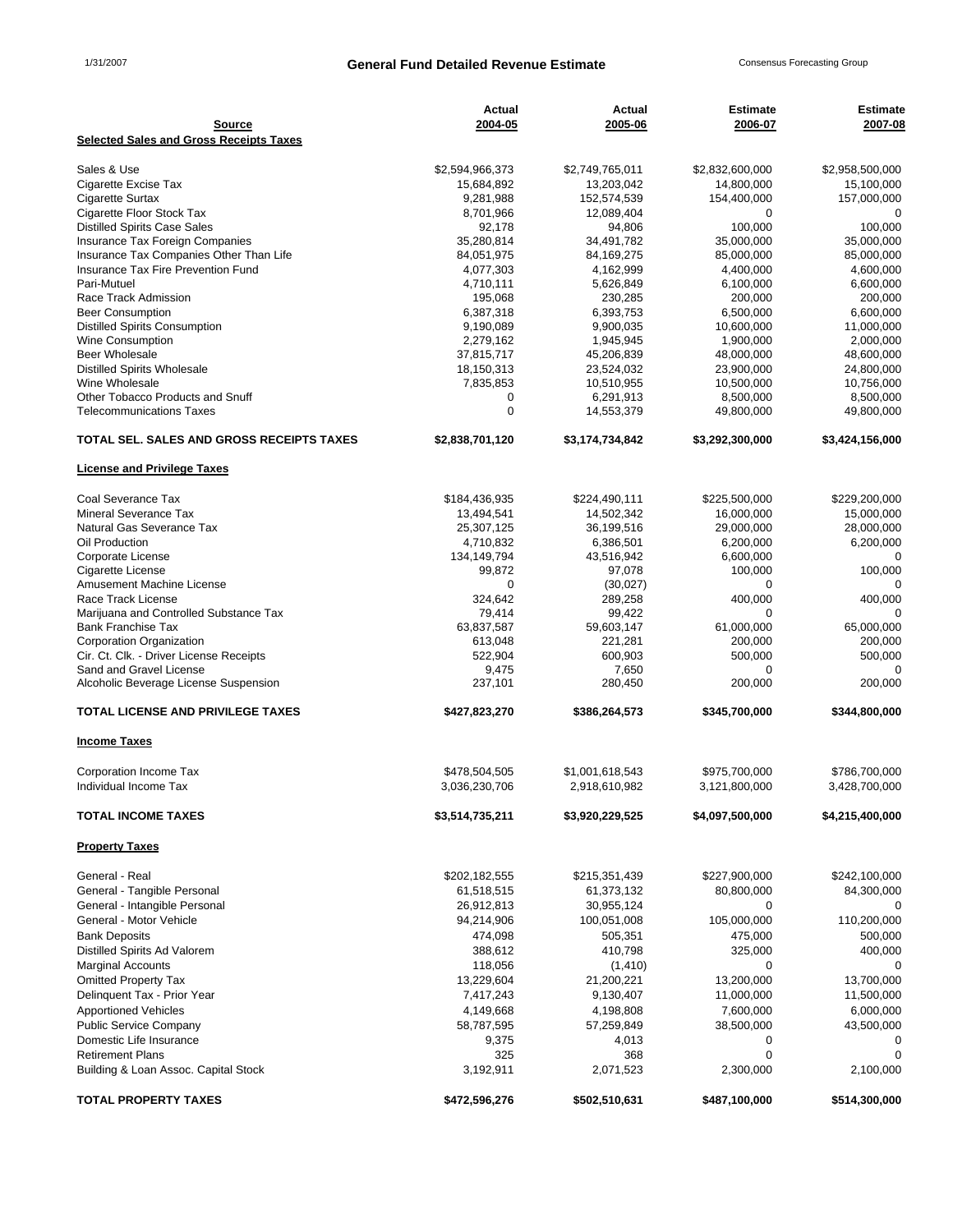### 1/31/2007 **General Fund Detailed Revenue Estimate** Consensus Forecasting Group

| <b>Source</b>                                                                | Actual<br>2004-05     | Actual                 | <b>Estimate</b><br>2006-07 | Estimate<br>2007-08     |
|------------------------------------------------------------------------------|-----------------------|------------------------|----------------------------|-------------------------|
| <b>Inheritance Taxes</b>                                                     |                       | 2005-06                |                            |                         |
| <b>Inheritance Tax</b>                                                       | \$63,174,866          | \$45,990,266           | \$46,800,000               | \$48,800,000            |
| <b>TOTAL INHERITANCE TAXES</b>                                               | \$63,174,866          | \$45,990,266           | \$46,800,000               | \$48,800,000            |
| Departmental Fees, Sales and Rentals                                         |                       |                        |                            |                         |
| <b>Public Service Commission Assessments-</b>                                | \$13,568,805          | \$9,041,415            | \$12,624,800               | \$13,006,000            |
| Insurance - Retaliatory Taxes & Fees-<br>Sec. of State - Process Agents Fees | 1,423,076             | 1,163,955<br>1,026,814 | 1,200,000                  | 1,200,000               |
| Circuit Court Clk. - Civil Filing Fee Receipts-                              | 814,654<br>10,216,622 | 10,468,024             | 1,000,000<br>11,000,000    | 1,500,000<br>11,500,000 |
| Circuit Court Clk. - Bond Filing Fee-                                        | 527,591               | 512,488                | 500,000                    | 500,000                 |
| Circuit Court Clk. - 10% Bond Fee-                                           | 774,784               | 759,506                | 800,000                    | 800,000                 |
| Circuit Court Clk. - Receipts for Services-                                  | 4,079,403             | 4,720,085              | 5,400,000                  | 5,500,000               |
| Strip Mining & Reclamation Fees-                                             | 958,125               | 1,412,920              | 2,000,000                  | 2,000,000               |
| Strip Mining & Reclamation - Fines Coll.                                     | 513,074               | 843,177                | 1,000,000                  | 1,000,000               |
| Miscellaneous - Pub Advoc; Sec State Fee                                     | 3,234,853             | 3,025,366              | 2,800,000                  | 3,600,000               |
| TOTAL DEPARTMENT FEES, SALES AND RENTALS                                     | \$36,110,987          | \$32,973,751           | \$38,324,800               | \$40,606,000            |
| <b>Investment Receipts</b>                                                   |                       |                        |                            |                         |
| General Depository Investment Income **                                      | \$6,079,738           | (\$37,023)             | \$2,500,000                | \$3,000,000             |
| Circuit Court Clk. - Interest Income                                         | 871,163               | 18,718,515             | 900,000                    | 900,000                 |
| Ky Asset/Liab - TRAN                                                         | 0                     | $\Omega$               | 3,000,000                  | 3,000,000               |
| <b>TOTAL INVESTMENT RECEIPTS</b>                                             | \$6,950,901           | \$18,681,492           | \$6,400,000                | \$6,900,000             |
| <b>Miscellaneous Revenue</b>                                                 |                       |                        |                            |                         |
| Lottery                                                                      | \$161,252,000         | \$190,000,000          | \$182,600,000              | \$187,500,000           |
| Legal Process - Clk. Supreme Court                                           | 124,737               | 113,474                | 200,000                    | 200,000                 |
| Legal Process - Clk. Court of Appeals                                        | 90,407                | 14,362                 | 100,000                    | 100,000                 |
| Dept. of Rev. Legal Process Taxes - Co. Clk.                                 | 3,244,167             | 3,212,038              | 5,300,000                  | 7,400,000               |
| Dept. of Rev. Penalty & Int. of Co. Officials                                | 4,236                 | (15, 977)              | $\Omega$                   | 0                       |
| TVA - In Lieu of Taxes - State Portion                                       | 8,559,023             | 10,248,314             | 10,600,000                 | 10,500,000              |
| F.H.A. - In Lieu of Taxes                                                    | 49,372                | 229,101                | 0                          | $\Omega$                |
| R.E.C.C. and R.T.C.C. In Lieu of Taxes                                       | 300                   | 310                    | 0<br>$\Omega$              | $\mathbf 0$<br>$\Omega$ |
| Business Development - In Lieu of Taxes<br><b>Abandoned Property</b>         | 0<br>50,904,812       | 21,308<br>32,941,073   | 30,800,000                 | 27,100,000              |
| Circuit Court Clk. - Fish & Wildlife Fines                                   | 76,418                | 54,696                 | 100,000                    | 100,000                 |
| Cir. Ct. Clk. - Criminal/Traffic Fines & Costs                               | 44,206,674            | 45,697,023             | 47,500,000                 | 49,000,000              |
| Circuit Court Clk. - Bond Forfeitures                                        | 1,781,927             | 1,747,564              | 1,900,000                  | 2,000,000               |
| <b>Fines Dept Insurance</b>                                                  | 944,765               | 301,102                | 700,000                    | 700,000                 |
| Workplace & Employment Standards, Fees, Fines                                | 1,284,827             | 1,433,651              | 1,500,000                  | 1,600,000               |
| Sale of NO <sub>x</sub> Credits                                              | 3,696,675             | 1,126,000              |                            | $\mathbf 0$             |
| Other Fines & Unhonored Checks                                               | 787,256               | (531, 502)             | 2,000,000                  | 2,000,000               |
| <b>TOTAL MISCELLANEOUS REVENUE</b>                                           | \$277,007,596         | \$286,592,537          | \$283,300,000              | \$288,200,000           |
| <b>MISC. NOT IN REVENUE ESTIMATES</b>                                        | \$7,946,407           | \$8,105,601            | \$12,000,000               | \$12,000,000            |
| <b>REVENUE INITIATIVES</b>                                                   | \$0                   | \$0                    | \$250,000                  | \$7,100,000             |
| <b>TOTAL GENERAL FUND</b>                                                    | \$7,645,046,634       | \$8,376,083,216        | \$8,609,674,800            | \$8,902,262,000         |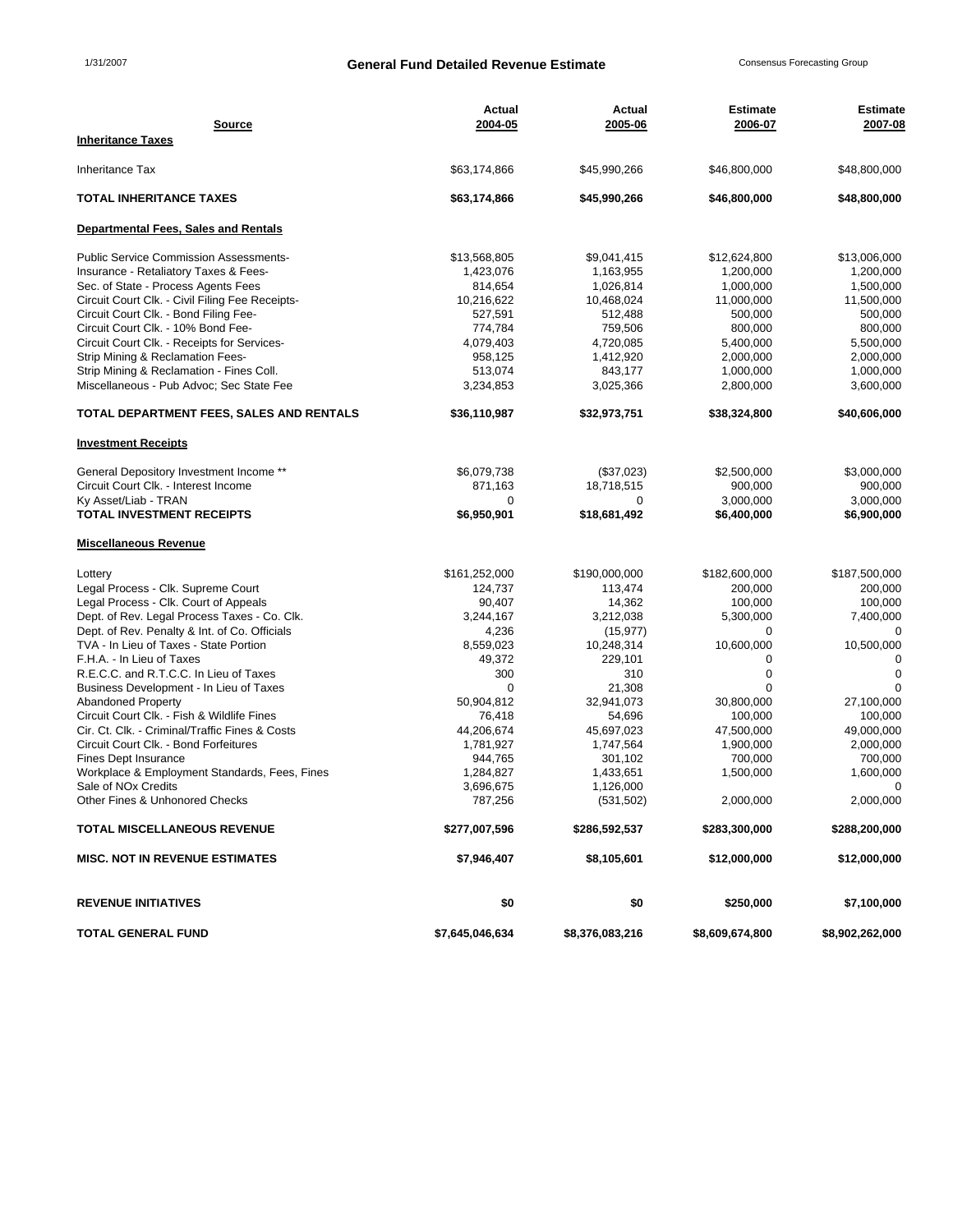#### Road Fund Detailed Revenue Estimate

|                                                                                   | Actual               | <u>Actual</u>        | <b>Estimated</b>      | <b>Estimated</b>      |
|-----------------------------------------------------------------------------------|----------------------|----------------------|-----------------------|-----------------------|
| <b>Sales and Gross Receipts Taxes</b>                                             | FY 2005              | FY 2006              | FY 2007               | FY 2008               |
|                                                                                   |                      |                      |                       |                       |
| Motor Fuels Normal and Normal Use                                                 | 490,369,979          | 527,910,526          | 563,500,000           | 613,200,000           |
| Motor Vehicle Usage                                                               | 373,034,898          | 364,103,233          | 372,000,000           | 381,300,000           |
| Motor Vehicle Rental Usage                                                        | 34,436,432           | 31,479,343           | 32,800,000<br>400,000 | 33,600,000<br>400,000 |
| <b>Truck Trip Permits</b><br>Sales and Use                                        | 445,085<br>10        | 386,200<br>50        | 0                     | $\mathbf 0$           |
| Usage Tax on Buses                                                                | 54,022               | $\mathbf 0$          | 0                     | $\mathbf 0$           |
| Supplemental Fuel Surtax                                                          | 0                    | $\mathbf 0$          | 0                     | $\mathbf 0$           |
| Usage Tax on Historical Vehicles                                                  | $\Omega$             | $\Omega$             | $\Omega$              | $\Omega$              |
| TOTAL SALES AND GROSS RECEIPTS TAX                                                | 898,340,426          | 923,879,353          | 968,700,000           | 1,028,500,000         |
| <b>License and Privilege Taxes</b>                                                |                      |                      |                       |                       |
| Drive Away Utility Trailer Permits                                                | 6,195                | 6,540                | 6,200                 | 6,500                 |
| Amateur Radio Plate                                                               | 9,411                | 9,219                | 9,000                 | 9,500                 |
| Passenger Car License                                                             | 21,104,001           | 20,966,806           | 21,200,000            | 21,900,000            |
| Truck License - State Share                                                       | 24,737,956           | 25,266,412           | 25,300,000            | 25,900,000            |
| Motorcycle License                                                                | 453,010              | 488,014              | 460,000               | 470,000               |
| Motorcycle License-Program GA19                                                   | 360,525              | 0                    | 0                     | 0                     |
| Dealers License<br><b>Transfer License</b>                                        | 280,369<br>610,849   | 276,542<br>544,172   | 290,000<br>630,000    | 290,000<br>660,000    |
| <b>Trailer License</b>                                                            | 1,488,229            | 1,644,150            | 1,550,000             | 1,600,000             |
| <b>County Clerk Penalty</b>                                                       | 72,462               | 77,523               | 75,000                | 75.850                |
| Bus License - Except City                                                         | 29,227               | 28,783               | 30,000                | 30,000                |
| City and Suburban Bus License                                                     |                      | 1,425                |                       |                       |
| <b>Bus Certificates and Permits</b>                                               | 3,700                | 2,450                | 4,000                 | 4,000                 |
| <b>Taxi License</b>                                                               | 28,683               | 28,856               | 29,000                | 29,500                |
| <b>Truck Permits</b>                                                              | 86,388               | 81,230               | 91,000                | 91,500                |
| <b>Contract Taxicab Permit</b>                                                    | 58,665               | 15,775               | 61,000                | 62,000                |
| Motor Vehicle Operator's License<br>Motor Vehicle Operator's License-Program GA19 | 3,659,269<br>282,415 | 12,617,296<br>0      | 12,900,000<br>0       | 13,090,000<br>0       |
| <b>Highway Special Permits</b>                                                    | 6,345,747            | 6,898,872            | 6,670,000             | 6,900,000             |
| <b>U-Drive-It Permits</b>                                                         | 10,570               | 4,362                | 11,000                | 12,000                |
| U-Drive-Licenses                                                                  | 1,579,814            | 1,428,543            | 1,610,000             | 1,710,000             |
| Junk Yard License                                                                 | 3,347                | 1,010                | 3,500                 | 4,500                 |
| <b>Historic Vehicle License</b>                                                   | 227,600              | 252,887              | 230,000               | 250,000               |
| Operator's License-Driver Education                                               | 605,339              | 588,875              | 810,000               | 810,000               |
| <b>Truck Proportional Registration</b>                                            | 37,615,362           | 39,595,122           | 37,600,000            | 38,200,000            |
| Operator's License - Photography Program<br><b>Industrial Hauling Permits</b>     | 1,352,224<br>2,960   | 1,347,451<br>4,740   | 2,500,000<br>4,500    | 2,700,000<br>5,000    |
| General Assembly License Plates                                                   | 2,057                | 9,430                | 7,000                 | 2,000                 |
| Pearl Harbor Survivor Plates                                                      | 228                  | 1,866                | 150                   | 150                   |
| <b>Collegiate Plates</b>                                                          | 694,663              | 775,259              | 850,000               | 870.000               |
| <b>Personalized License Plates</b>                                                | 1,044,442            | 1,050,301            | 1,300,000             | 1,100,000             |
| Army Reserve Plates                                                               | 408,608              | 451,021              | 510,000               | 550,000               |
| <b>Purple Heart Plates</b>                                                        | 31,445               | 32,877               | 31,000                | 31,000                |
| Judicial License Plates                                                           | 840                  | 1,069                | 1,750                 | 750                   |
| Civil Air Patrol Plates<br><b>National Guard License Plates</b>                   | 1,001                | 1,251                | 1,000                 | 1,000                 |
| <b>Civic Event Plates</b>                                                         | 7,283<br>658         | 25,946<br>3,277      | 27,500<br>750         | 7,500<br>750          |
| <b>Street Rod Plates</b>                                                          | 1,853                | 1,866                | 1,900                 | 2,000                 |
| <b>Fraternal Order of Police Plates</b>                                           | 251,010              | 255,694              | 255,000               | 260,000               |
| <b>Environmental License Plate</b>                                                | 1,318,970            | 1,165,001            | 1,400,000             | 1,400,000             |
| <b>Dealer Demonstrator Tags</b>                                                   | 6,132                | 4,865                | 6,200                 | 6,200                 |
| Volunteer Fireman License Tags                                                    | 63,291               | 68,097               | 65,000                | 68,000                |
| P.O.W. License Plates                                                             | 161                  | 240                  | 130                   | 130                   |
| Motor Carrier Identification Cards                                                | 5,483,789            | 5,708,740            | 800,000               | 10,600,000            |
| <b>Weight Distance Tax</b><br><b>DES License Plates</b>                           | 83,069,295<br>8,389  | 85,336,610<br>12,469 | 86,300,000<br>8,400   | 89,400,000<br>8,400   |
| <b>Child Victims License Plates</b>                                               | 150,350              | 137,857              | 150,000               | 150,000               |
| <b>Masonic License Plates</b>                                                     | 42,771               | 46,650               | 40,000                | 40,000                |
| <b>Horse Council Plates</b>                                                       | 580,336              | 466,255              | 590,000               | 590,000               |
| <b>Temporary Tags</b>                                                             | 482,122              | 455,840              | 490,000               | 490,000               |
| <b>Nonreciprocal Permits</b>                                                      | 261,130              | 224,255              | 260,000               | 300,000               |
| Overweight Coal Truck Permit                                                      | 1,041,912            | 954,706              | 1,000,000             | 1,300,000             |
| <b>Temporary Truck Decal Permits</b>                                              | 46,566               |                      | 50,000                | 50,000                |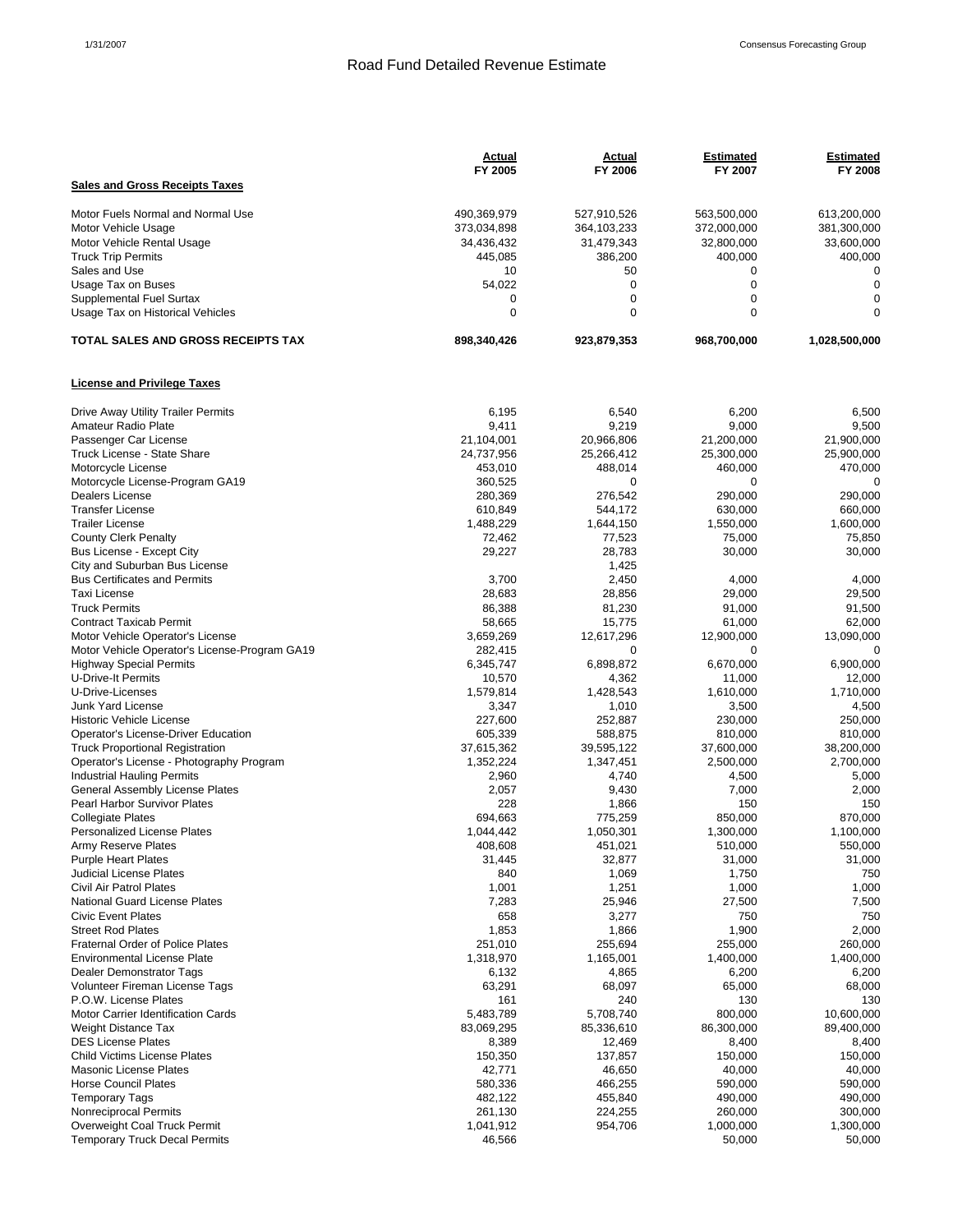### Road Fund Detailed Revenue Estimate

| <b>TOTAL LICENSE AND PRIVILEGE TAX</b>                        | 196,013,619            | 209,368,497       | 206,169,980                 | 221,988,230                 |
|---------------------------------------------------------------|------------------------|-------------------|-----------------------------|-----------------------------|
|                                                               | FY 2005<br>Actual      | FY 2006<br>Actual | FY 2007<br><b>Estimated</b> | FY 2008<br><b>Estimated</b> |
| <b>Departmental Fees, Sales and Rentals</b>                   |                        |                   |                             |                             |
| <b>Proposal Sales</b>                                         | 44,740                 | 83,942            | 45,000                      | 68,000                      |
| Specification and Blue Print Sales                            | 415,406                | 324,094           | 320,000                     | 420,000                     |
| <b>Miscellaneous Rentals</b>                                  | 511,353                | 453,540           | 420,000                     | 520,000                     |
| <b>MVL Computer Services</b>                                  | 550,275                | 432,891           | 450,000                     | 550,000                     |
| <b>Fines and Forfeitures</b>                                  | 2,616                  | $-1,130$          | 2,700                       | 3,000                       |
| <b>Traffic Offenders School Fees</b>                          | 1,326,645              | 1,269,800         | 1,300,000                   | 1,500,000                   |
| Record Copy Sales                                             | 65,378                 | 102,839           | 67,000                      | 68,000                      |
| Highway Sign Logo Rental                                      | 518,451                | 615,412           | 540,000                     | 670,000                     |
| Driving History Record Fee                                    | 5,189,654              | 5,352,646         | 5,300,000                   | 5,600,000                   |
| Operator's License Reinstatement Fees                         | 1,181,513              | 1,164,679         | 1,200,000                   | 1,350,000                   |
| Operator's License Name Sales                                 | 0                      | 0                 | 0                           | 0                           |
| Penalty & Interest - Weight and Use Taxes                     | 1,870,513              | 1,815,884         | 1,800,000                   | 2,000,000                   |
| <b>Medical Alert Stickers</b><br>Motor Vehicle Title Receipts | 151                    | 132<br>4,225,529  | 175<br>4,700,000            | 175<br>6,200,000            |
| Proceeds from Asset Disposition                               | 4,776,144<br>1,529,897 | 998,307           | 1,000,000                   | 1,600,000                   |
| Coal Road Recovery Fines                                      | 2,751                  | 8,776             | 3,000                       | 3,000                       |
| U-Drive-It Penalty and Interest                               | 26,900                 | 39,671            | 30,000                      | 30,000                      |
|                                                               |                        |                   |                             |                             |
| TOTAL DEPARTMENT FEES, SALES AND RENTALS                      | 18,012,387             | 16,887,012        | 17, 177, 875                | 20,582,175                  |
| <b>Toll Facility Income</b>                                   |                        |                   |                             |                             |
| Audubon Parkway                                               | 1,471,424              | 1,558,070         | 1,530,000                   | $\mathbf 0$                 |
| Green River Parkway                                           | 4,826,064              | 4,738,715         | 4,630,000                   | $\mathbf 0$                 |
| Daniel Boone Parkway                                          | 1,521                  | 0                 | 0                           | $\mathbf 0$                 |
| <b>Cumberland Parkway</b>                                     | 40                     | 0                 | $\mathbf 0$                 | 0                           |
| <b>TOTAL TOLL FACILITY INCOME</b>                             | 6,299,049              | 6,296,785         | 6,160,000                   | 0                           |
| <b>Investment Income</b>                                      |                        |                   |                             |                             |
| Investment Income                                             | 5,524,646              | 6,372,787         | 15,300,000                  | 16,100,000                  |
| <b>TOTAL INVESTMENT INCOME</b>                                | 5,524,646              | 6,372,787         | 15,300,000                  | 16,100,000                  |
| <b>Miscellaneous Income</b>                                   |                        |                   |                             |                             |
| <b>Property Damage</b>                                        | 524,547                | 586,988           | 550,000                     | 600,000                     |
| <b>Highway Loss Claims</b>                                    | 0                      | 0                 | 0                           | $\mathbf 0$                 |
| <b>Highway Miscellaneous Receipts</b>                         | 0                      | $\mathbf 0$       | 0                           | $\mathbf 0$                 |
| Cold Check Account                                            | $\Omega$               | -41               | $\Omega$                    | $\mathbf 0$                 |
| Motor Carrier - Misc.<br>Gain on Disposition of Investment    | 0<br>0                 | 0<br>0            | 0<br>$\mathbf 0$            | $\mathbf 0$<br>$\mathbf 0$  |
| <b>Other State Grants</b>                                     | 0                      | 0                 | 0                           | $\mathbf 0$                 |
| Mass Transit - Local Grants                                   | 0                      | 0                 | 0                           | 0                           |
| Off-Systems Local Grants                                      | 0                      | 0                 | 0                           | $\mathbf 0$                 |
| <b>Toll Credit Card Receipts</b>                              | 71,420                 | 65,290            | 75,000                      | 85,000                      |
| <b>Tax Clearing Account</b>                                   | 0                      | 0                 | 0                           | 0                           |
| <b>Higher Education Equine Fund</b>                           | 0                      | 0                 | 0                           | $\mathbf 0$                 |
| <b>Coal Severance</b>                                         | 0                      | 0                 | 0                           | 0                           |
| Legal Processs - County Court Clerk                           | 0                      | 0                 | 0                           | 0                           |
| Inheritance and Estate Tax                                    | 0                      | 0                 | $\mathbf 0$                 | 0                           |
| Individual Income Tax                                         | $\Omega$               | $\Omega$          | $\Omega$                    | $\Omega$                    |
| <b>TOTAL MISCELLANEOUS INCOME</b>                             | 595,967                | 652,237           | 625,000                     | 685,000                     |
| <b>MISC. NOT IN REVENUE ESTIMATES</b>                         | 1,768,308              | 1,952,810         | 1,000,000                   | 1,000,000                   |
| <b>TOTAL ROAD FUND REVENUE</b>                                | 1,126,554,402          | 1,165,409,481     | 1,215,132,855               | 1,288,855,405               |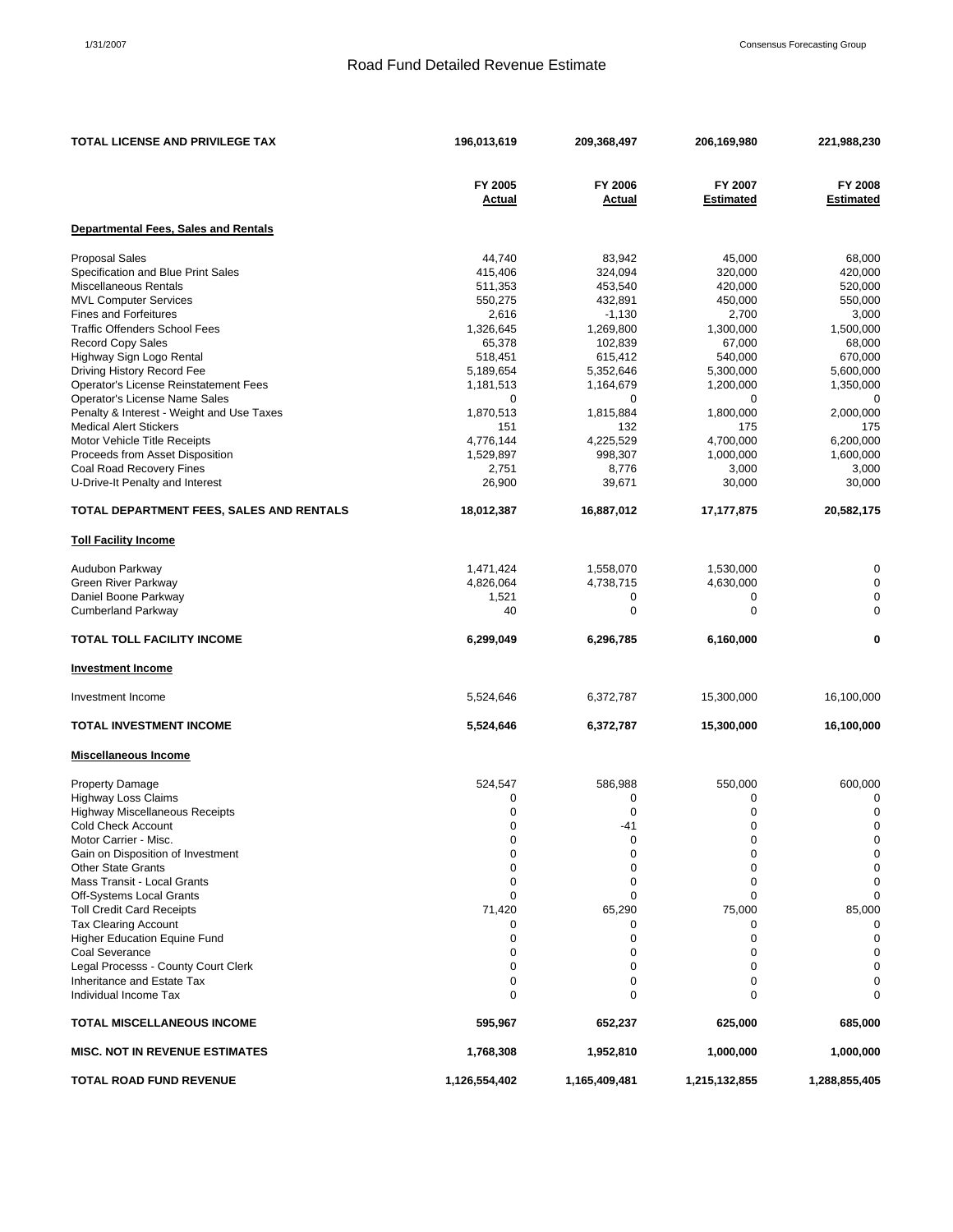# **January 26, 2007 General Fund Conensus Forecast for FY 07 and FY 08**

| General Fund Revenues (million <b>»</b> ) |             |             |                 |             |
|-------------------------------------------|-------------|-------------|-----------------|-------------|
|                                           | <b>FY05</b> | <b>FY06</b> | <b>FY07</b>     | <b>FY08</b> |
|                                           | Actual      | Actual      | <b>Estimate</b> | Estimate    |
|                                           |             |             |                 |             |
| Sales & Use                               | 2,595.0     | 2,749.8     | 2,832.6         | 2,958.5     |
| Individual Income                         | 3,036.2     | 2,918.6     | 3,121.8         | 3,428.7     |
| Corporation Inc & Lic                     | 612.7       | 1,045.1     | 982.3           | 786.7       |
| <b>Coal Severance</b>                     | 184.4       | 224.5       | 225.5           | 229.2       |
| Cigarette*                                | 33.7        | 177.9       | 169.2           | 172.1       |
| Property                                  | 472.6       | 502.5       | 487.1           | 514.3       |
| Lottery                                   | 161.3       | 190.0       | 182.6           | 187.5       |
| Other                                     | 549.2       | 567.6       | 608.6           | 625.3       |
| <b>Total General Fund</b>                 | 7,645.0     | 8,376.0     | 8,609.7         | 8,902.3     |

# **General Fund Revenues (million \$)**

### **Annual Percentage Growth Rates**

|                           | <b>FY05</b>   | <b>FY06</b>   | <b>FY07</b>     | <b>FY08</b>     |
|---------------------------|---------------|---------------|-----------------|-----------------|
|                           | <b>Actual</b> | <b>Actual</b> | <b>Estimate</b> | <b>Estimate</b> |
|                           |               |               |                 |                 |
| Sales & Use               | 6.0           | 6.0           | 3.0             | 4.4             |
| Individual Income         | 8.6           | $-3.9$        | 7.0             | 9.8             |
| Corporation Inc & Lic     | 43.4          | 70.6          | $-6.0$          | $-19.9$         |
| Coal Severance            | 25.0          | 21.7          | 0.4             | 1.6             |
| Cigarette                 | 97.1          | 427.9         | $-4.9$          | 1.7             |
| Property                  | 5.3           | 6.3           | $-3.1$          | 5.6             |
| Lottery                   | $-7.2$        | 17.8          | $-3.9$          | 2.7             |
| Other                     | 5.8           | 3.4           | 7.2             | 2.7             |
| <b>Total General Fund</b> | 9.6           | 9.6           | 2.8             | 3.4             |

# **Difference Between December 2005 (as modified by legislative action) and January 2007 Official Estimate (million \$)**

|                           | <b>FY05</b>   | <b>FY06</b>   | <b>FY07</b>     | <b>FY08</b>     |
|---------------------------|---------------|---------------|-----------------|-----------------|
|                           | <b>Actual</b> | <b>Actual</b> | <b>Estimate</b> | <b>Estimate</b> |
|                           |               |               |                 |                 |
| Sales & Use               | 0.0           | 43.2          | 49.1            | 50.0            |
| Individual Income         | 0.0           | $-6.9$        | $-46.8$         | $-75.6$         |
| Corporation Inc & Lic     | 0.0           | 116.4         | 218.1           | 202.4           |
| <b>Coal Severance</b>     | 0.0           | 10.2          | 8.3             | 11.2            |
| Cigarette                 | 0.0           | $-3.6$        | $-1.9$          | 0.0             |
| Property                  | 0.0           | 6.8           | 9.5             | 6.8             |
| Lottery                   | 0.0           | 0.0           | 17.1            | 17.0            |
| Other                     | 0.0           | $-27.3$       | $-21.5$         | $-42.5$         |
| <b>Total General Fund</b> | 0.0           | 138.9         | 231.9           | 169.3           |